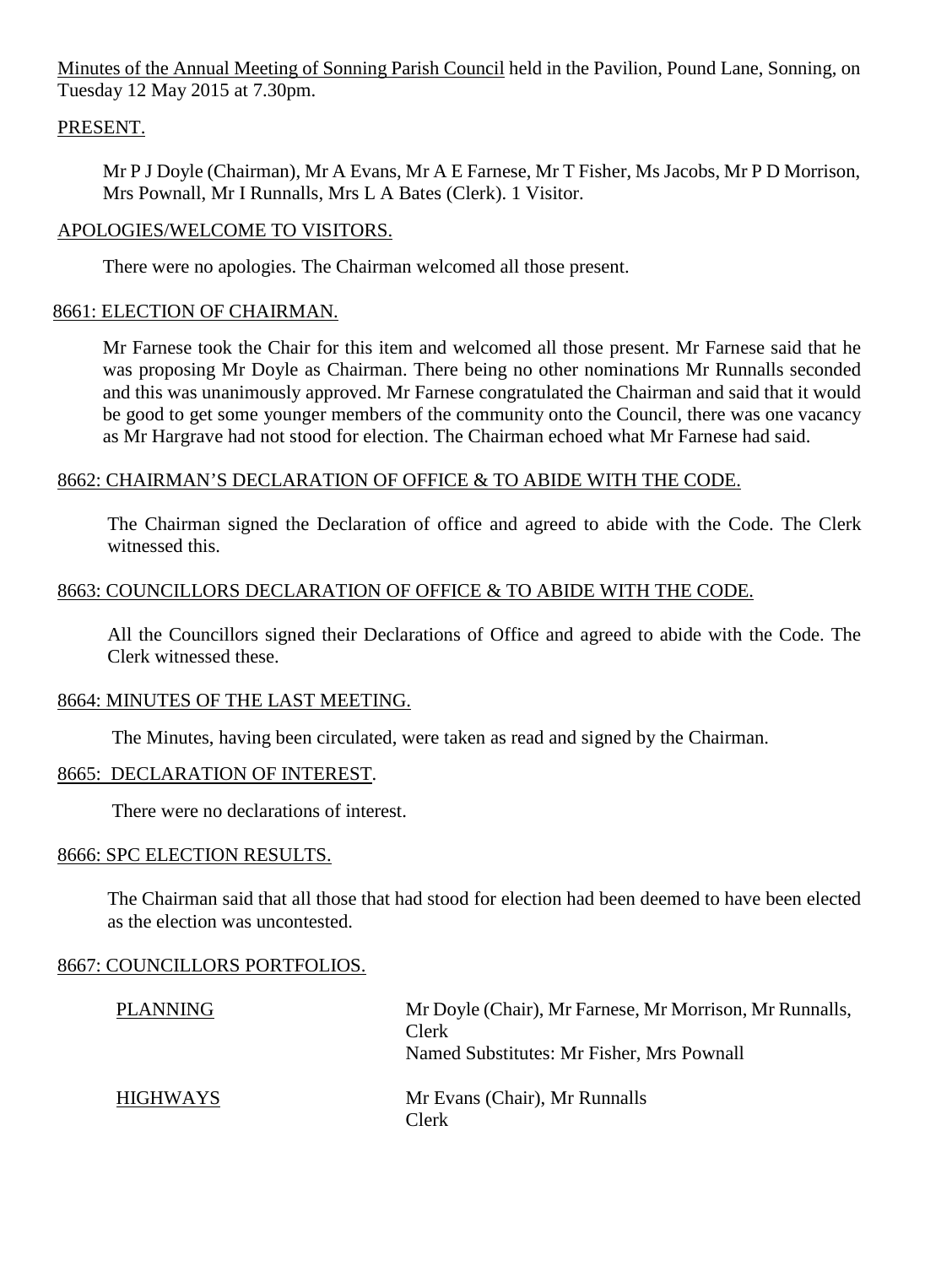## 8667: COUNCILLORS PORTFOLIOS (Cont'd).

| <b>FINANCE</b>                                          |                                                                                                        |
|---------------------------------------------------------|--------------------------------------------------------------------------------------------------------|
| 1. Regular Financial Control                            | Treasurer, Clerk<br>Mr Williams (Co-opted)                                                             |
| Treasurer<br>$2_{-}$                                    | Mr Morrison                                                                                            |
| 3. Budget & Precept                                     | Chairman, Treasurer, Clerk. Requests to be submitted by<br>Councillors with spending responsibilities. |
| <b>RFO</b>                                              | Clerk                                                                                                  |
| TECHNICAL SERVICES W.G.<br>(AMENITIES - SPRING CLEAN)   | Mr Farnese (Chair), Mr Doyle, Mr Fisher                                                                |
| RECREATION GROUND<br>$\&$<br><b>ENVIRONMENT</b><br>Inc. | Mrs Pownall (Chair), Mr Farnese, Clerk                                                                 |
| <b>CHILDREN'S PLAYGROUND</b>                            |                                                                                                        |
| <b>POLICE &amp; SECURITY</b>                            | Mr Evans (Chair)                                                                                       |
| <b>WEB SITE</b>                                         | Mr Doyle, Clerk                                                                                        |

## 8668: APPOINTMENT TO OUTSIDE BODIES.

The following appointments to outside bodies were confirmed.

| Mr Parker (from Feb '09) |
|--------------------------|
| Mrs Baldwin (ongoing)    |
| Mrs Baldwin (ongoing)    |
| Mrs Robinson (Ongoing)   |
|                          |
| Chairman (ex-officio)    |
| Vacant                   |
| Mr Farnese               |
| Chairman (ex-officio)    |
|                          |

## 8669: DEFIBRILLATOR FUNDRAISING EVENT.

The Chairman said that the Fun Day flyers were in hand and would be distributed around the Village as well as on the noticeboards. Mr Fisher would be clearing the noticeboards and a banner had been produced. Mr Farnese said that preparations for the fundraising day (24 May, 2pn till 4.30pm) were going well, there would be a bouncy castle, a dog show had been arranged and the Scouts would organise a BBQ but they needed some assistance. The Scouts had agreed to donate £200 and the after school club had promised £100. SCC would run the bar and the W.I a cake stall. Mrs Pownall said that Sonning School would run a bottle tombola and Charvil FC would make a donation. A goal shoot was also being arranged. Arrangements were being made to have a dummy defibrillator on site for people to try. Councillors and the Clerk agreed to donate a raffle prize each. Once the amount that had been raised was known the Clerk would write to Mrs Savage to advise her so that the matched funding application could be progressed.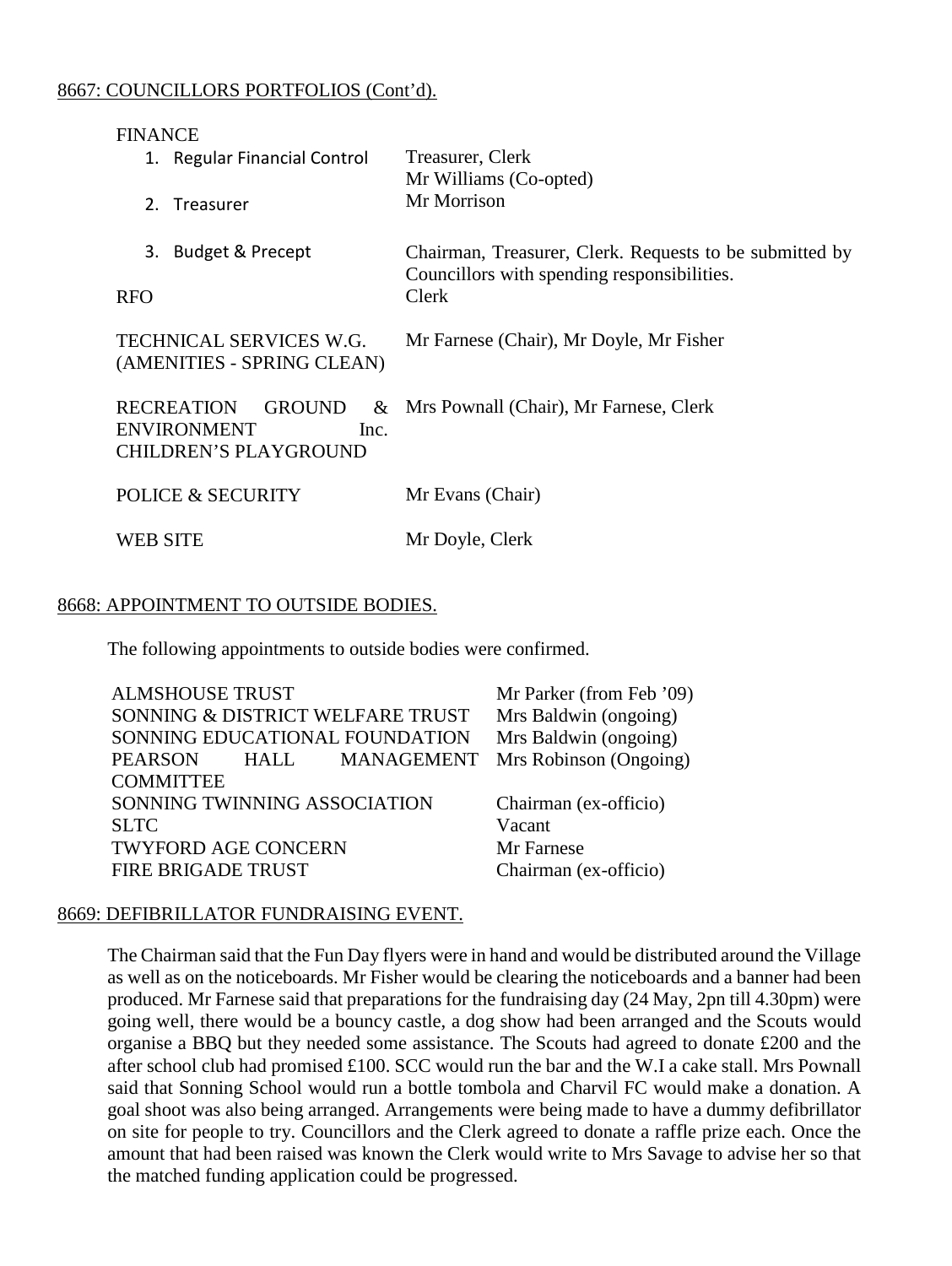### 8670: CORRESPONDENCE.

.

Pensions Regulator. Information had been received about the automatic enrolment.

Complaint from SCC. Mr Travers had e-mailed the Clerk to complain about the poor standard of cleanliness left by the football clubs. SCC had hired a cleaner for the day and much of her time had been spent cleaning the kitchen. The main concerns were about the oven/hob/microwave, all of which had been left covered in a sticky layer caused by frying. The kitchen floor was also covered in a sticky layer of fat residue. The toilets had been cleaned and another clean should remove the lime scale. SCC were asking that the football clubs should be made to clean the kitchen and toilets regularly during the football season and that they carry out a proper end of season clean up. Following discussion it was agreed to monitor the condition of the kitchen and toilets, on a monthly basis, throughout the year.

New Councillor Training. The Clerk would circulate training dates for new Councillors (17 June: 15 July: 9 September: all at the Calcot Centre 6.00pm to 9.30pm.

ROSPA Report. Although the report highlighted some pieces of equipment as of concern they had all been rated as 'No remedial maintenance at this time'.

SPC Planning Application. An e-mail had been received from WBC to say that registering planning applications was taking an additional 7 to 10 days. The application had been submitted to the WBC Planning desk on 28 April and a receipt had been issued.

Donations. ReadiBus had written to thank SPC for their donation.

SCC Installation of Electrical Supply to Scoreboard Store. The Chairman said that Mr Travers had sent an e-mail summarising the construction work for the scoreboard. This included work for the electrical supply from Beech Lodge. Permission had been granted by the Beech Lodge trustees to link into the Beech Lodge power source. In preparation for this a trench had been dug in the Playground, without SPC's permission, to allow an armour cable to be laid in preparation for the supply to be connected to Beech Lodge and the Scoreboard. Mr Fisher said that he had offered to negotiate with the Beech Lodge Trustees and to pay for the additional electricity required for the scoreboard but SCC had not been in touch about this and he was unaware that SCC intended to dig the trench. The Chairman would respond to Mr Travers asking for detailed plans, conforming to the correct standards before connecting to the supply. This was on SPC land and therefor it was SPC's responsibility to ensure the work was going to be carried out correctly.

Letters to MP's. These had been sent.

## 8671: PLANNING.

The Chairman said that the Birchley scheme had been refused but the developers were likely to put in a new application. A new application for a loft conversion had been received for 32 Sonning meadows, several other similar applications had already been granted. There was no news on the application for seven houses at Acre/August Field but a provisional listing was in place. The application for a chalet in the garden of 7 Old bath Road had been refused. The applicant at 4 Thames Terrace had included land belonging to 3 Thames Terrace in the application and this had been returned to them to make changes. Although the great House had yet to receive planning permission the first phase of the proposed works were already being undertaken. A retrospective application for the safety netting had been submitted by SPC. The Chairman said that the Dog public Golf course had been closed following an incident where someone had been hit by a golf ball. Lack of players was another factor, which was affecting Golf Clubs across the country. Mr Fisher said that he had attended a meeting of the S & SE Society and concern had been expressed about potential flooding once the latest phase of the Lafarge gravel extraction began. The Chairman said that under planning condition 51 Draining and Flooding, work could only commence once a flood risk assessment had been approved. This included a long list of ways to deal with flood risk in a flood plain. Cllr Haines said that Sonning Golf Club were looking at ways to help themselves, one was to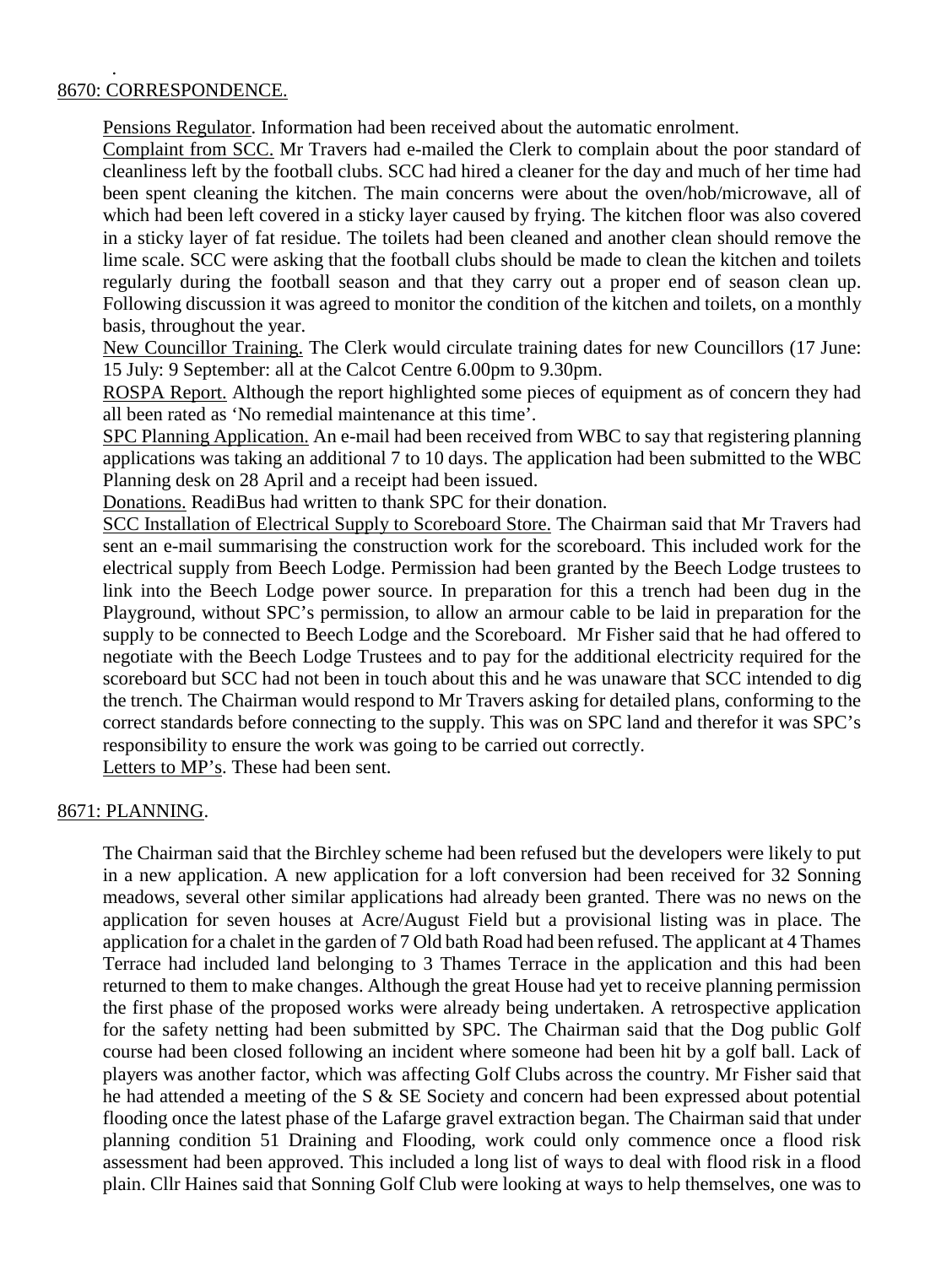build 18 houses on land to the left of the Club House (or alternatively flats or flats and houses). Several trees with TPO's would have to be removed and poor access would be a problem. The Chairman said that the site was also in the green belt. The occupant of 1 Greendown Cottages was parking in such a way as to obstruct the pavement, which was already narrow at this point.

S106 – Update. The Clerk said that the latest allocation of S106 funding would, if approved, provide funding for the safety fence (including the planning application  $-\pounds 1934.50$ ), work to the playground (including, walkways, one piece of equipment, four new seats and grinding out the tree stump £8390.40), repairs to the safety surface under the swing basket (as identified in the ROSPA report and including a walkway from the children's playground and one from the car park entrance - £2424) and repairs to the zip wire (identified by the Playdale inspector £249.31). Unfortunately, due to the way the funding was allocated there would only be £1310.65 available for the drainage ditch. Mr Farnese said that it was essential that this work was carried out. Following discussion the Chairman proposed making the application to WBC for the works listed above amounting to £12,998.21 plus £2,900 for the drainage ditch, total £15898.21. However if the total amount for the drainage ditch (£2,900) was not forthcoming the Chairman proposed taking £1589.35 from reserves. Mr Farnese seconded both proposals and this was unanimously approved. Mr Fisher asked where the water from the ditch would go. The Chairman said that it would soak away and the detailed plans would be presented to SPC prior to installation.

**The following applications were ongoing:** South Lodge Sonning Lane (F/2014/1832): Acre Field, Charvil Lane (F/2015/0235): August Field and Acre Field Charvil Lane (F/2015/0354).

St. Andrews Church (NMT/2014/2083): St Andrews Church (C/2014/2110): 33 Little Glebe (F/2014/2285): 29 Sonning Meadows (F/2014/2444): Holme Park Sonning Lane (RBCS) (F/2014/2319): Holme Park – RRFC (F/2015/0709): 4 Thames Terrace (F/2015/0262): 6 Pound Lane (F/2015/0708).

**The following applications had been approved**: There were no approvals.

**The following applications had been refused**. There were no refusals.

**The following new applications had been received**. The Great House at Sonning (F/2015/0283) Extension and re-modelling of ground floor event and function rooms: 32 Sonning Meadows (F/2015/0848) Conversion of loft space to habitable accommodation with front & rear dormer extensions & roof lights to the rear elevation: The malt House (LB/2015/0769) Listed Building consent for the proposed replacement of 3 Crittall windows in main dwelling and 2 Crittall windows in barn: 101a Pound lane (F/2015/1037) erection of a single storey side extension and conversion of existing double garage to additional habitable accommodation.

## 8672: CONSERVATION ASSESSMENT.

Mr Thorpe had been speaking to WBC and the final amended document (including illustrations) would be sent to SPC to agree prior to submission to WBC.

## 8673: QUESTIONS FOR BOROUGH COUNCILLOR.

Mr Farnese said that five other Council's had increased their precept for 2015/16, not just SPC, but Cllr Haines had made special mention about Sonning. Mr Farnese said that WBC's figures showed that there had been a large increase in the WBC Corporate and Democratic Services budget and asked Cllr Haines why this was. Cllr Haines said that he did not know the details but it was likely that this was due to the additional costs involved in funding the recent elections. The cost of hiring the large number of halls for voting/counting etc. was very expensive. Mr Farnese then congratulated Cllr Haines on being re-elected with a substantial majority. Cllr Haines said that this had been true across the District except in Shinfield where there had been local issues.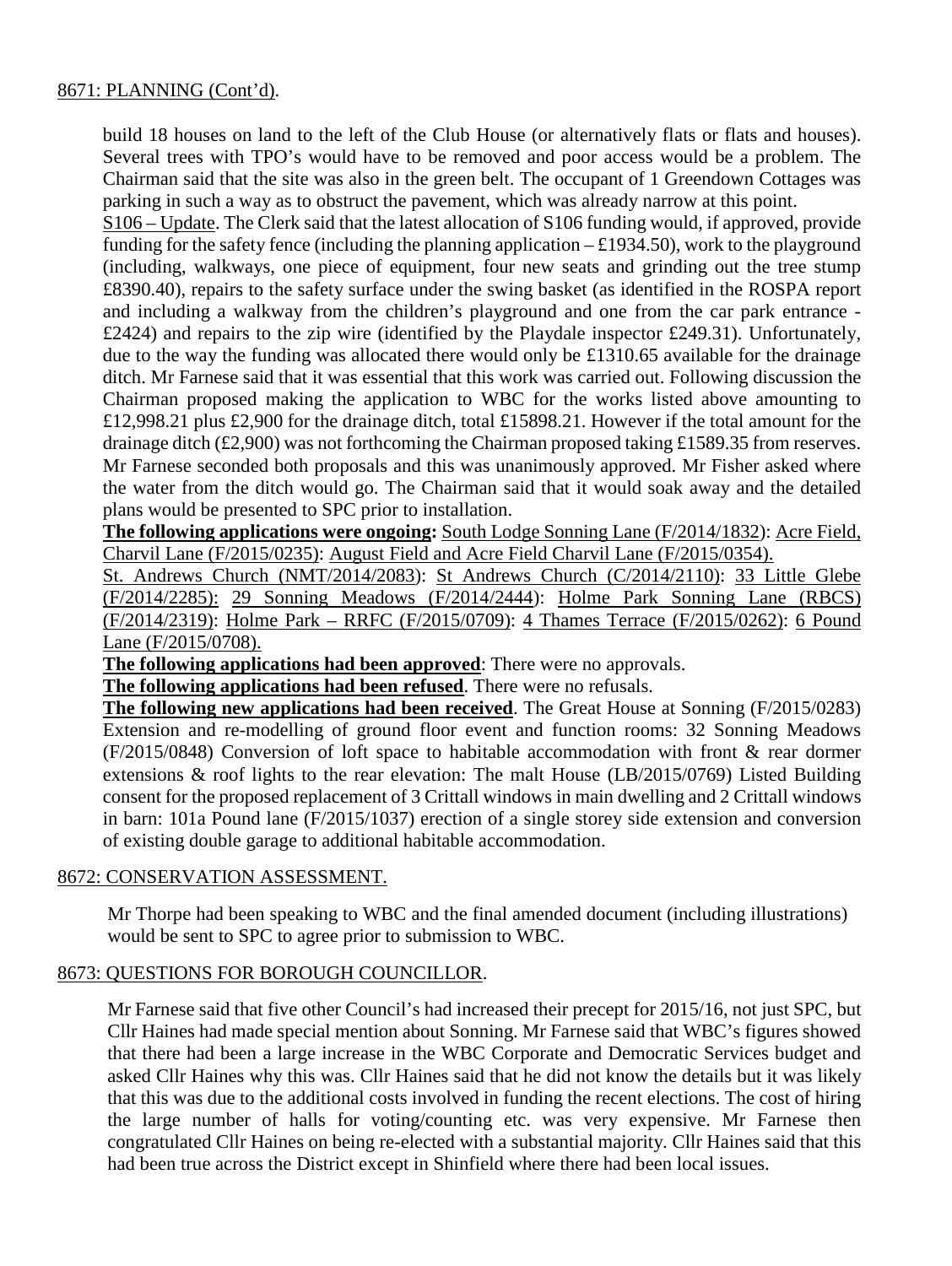#### 8674: PARISHIONER QUESTIONS.

There were no questions.

## 8675: WEB SITE.

Mr Gilmore was happy to continue updating for the web site.

## 8676: FINANCE.

Report, The Clerk had circulated a report, which was noted.

## Payment of Accounts.

The Chairman proposed paying the following payments, Mrs Pownall seconded and these were unanimously approved.

April

| Mr K Trimmings – Litter March.             | 145.83  |
|--------------------------------------------|---------|
| Inland revenue - Tax                       | 181.85  |
| <b>Quadron Dog Bins March</b>              | 84.24   |
| Thames Water - allotments                  | 61.01   |
| Sonning Landscapes – Cut High Street hedge | 25.00   |
| Sonning Landscapes – Mow Playground        | 28.00   |
| Sonning Landscapes – Mow Wharf             | 28.00   |
| SSE Enterprise – St. Light Maintenance     | 727.52  |
| $SSE$ Enterprise – St. Light Repairs       | 42.32   |
| Henley Contracting – Mow whole field       | 240.00  |
| $G$ lasdon – new dog bin                   | 201.15  |
|                                            | 1768.92 |

## Income and Expenditure Account 2014/15

The Clerk had circulated the end of year figures for 2014/15. Mr Morrison proposed that these were accepted subject to audit, Mr Fisher seconded and this was unanimously approved.

## Appointment of Internal Auditor.

The Clerk said that Mr Gilson, who had conducted the internal audit for the past three years, was willing to conduct the 2014/15 internal audit. Following discussion the Chairman proposed appointing Mr Gilson, Mr Morrison seconded and this was unanimously approved.

## 8677: HIGHWAYS.

The Chairman said that a fast moving car had travelled around the roundabout before crashing into the white fencing between the A4 and Hawthorn Way. It had demolished a large section of the fence and had landed at an angle on the slope and had sent showers of bricks, from a low wall, onto parked cars and into gardens fronting Hawthorn Way. Apparently this was not the first time. The police had said that the noise barrier offered no protection and the Armco should be extended. The Chairman would obtain witness statements and the police report from residents so that a letter could be written to WBC asking for the crash barrier to be extended. Mr Evans would also ask the liaison officer for information at the next Neighbourhood Watch meeting. The Chairman said that he had